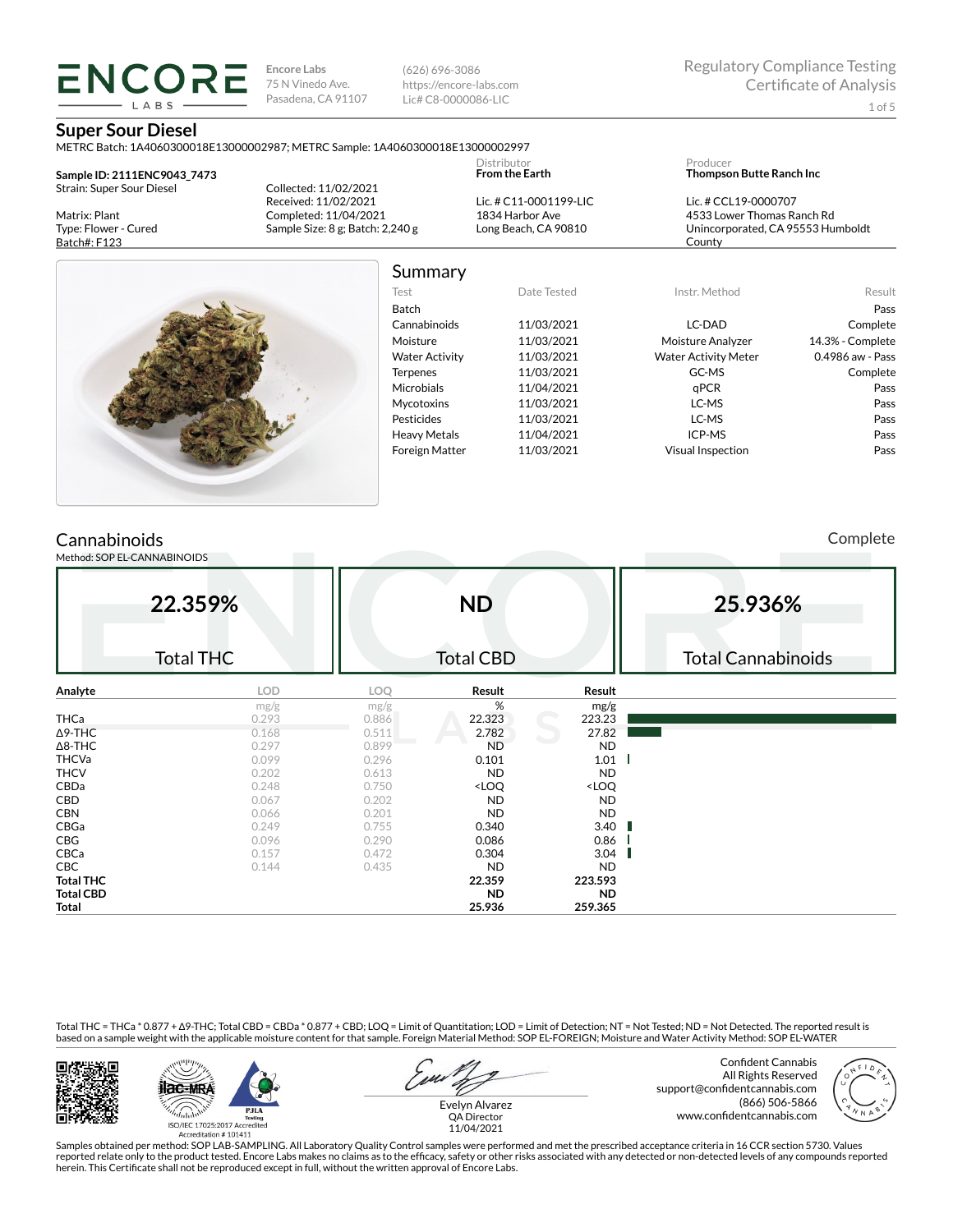(626) 696-3086 https://encore-labs.com Lic# C8-0000086-LIC

### **Super Sour Diesel**

**ENCORE** LABS

|                                                          | METRC Batch: 1A4060300018E13000002987; METRC Sample: 1A4060300018E13000002997     |                                                                   |                                                          |                                                                                                   |  |  |
|----------------------------------------------------------|-----------------------------------------------------------------------------------|-------------------------------------------------------------------|----------------------------------------------------------|---------------------------------------------------------------------------------------------------|--|--|
| Sample ID: 2111ENC9043_7473<br>Strain: Super Sour Diesel | Collected: 11/02/2021                                                             | Distributor<br><b>From the Earth</b>                              |                                                          | Producer<br>Thompson Butte Ranch Inc                                                              |  |  |
| Matrix: Plant<br>Type: Flower - Cured<br>Batch#: F123    | Received: 11/02/2021<br>Completed: 11/04/2021<br>Sample Size: 8 g; Batch: 2,240 g | Lic. # C11-0001199-LIC<br>1834 Harbor Ave<br>Long Beach, CA 90810 |                                                          | Lic. # CCL19-0000707<br>4533 Lower Thomas Ranch Rd<br>Unincorporated, CA 95553 Humboldt<br>County |  |  |
| Terpenes                                                 |                                                                                   |                                                                   |                                                          |                                                                                                   |  |  |
| Method: SOP EL-TERPENES                                  |                                                                                   |                                                                   |                                                          |                                                                                                   |  |  |
| Analyte                                                  | <b>LOD</b>                                                                        | <b>LOO</b>                                                        | Result                                                   | Result                                                                                            |  |  |
|                                                          | $\%$                                                                              | $\%$                                                              | $\%$                                                     | mg/g                                                                                              |  |  |
| β-Caryophyllene                                          | 0.003                                                                             | 0.011                                                             | 0.648                                                    | 6.48                                                                                              |  |  |
| δ-Limonene                                               | 0.001                                                                             | 0.011                                                             | 0.380                                                    | 3.80                                                                                              |  |  |
| $\alpha$ -Humulene                                       | 0.001                                                                             | 0.011                                                             | 0.220                                                    | 2.20                                                                                              |  |  |
| β-Myrcene                                                | 0.003                                                                             | 0.011                                                             | 0.155                                                    | 1.55                                                                                              |  |  |
| $\alpha$ -Bisabolol                                      | 0.003                                                                             | 0.011                                                             | 0.113                                                    | 1.13                                                                                              |  |  |
| trans-Nerolidol                                          | 0.004                                                                             | 0.011                                                             | 0.047                                                    | 0.47                                                                                              |  |  |
| Caryophyllene Oxide*                                     | 0.003                                                                             | 0.011                                                             | 0.042                                                    | 0.42                                                                                              |  |  |
| $\beta$ -Pinene                                          | 0.002                                                                             | 0.011                                                             | 0.036                                                    | 0.36                                                                                              |  |  |
| Fenchol*                                                 | 0.002                                                                             | 0.011                                                             | 0.036                                                    | 0.36                                                                                              |  |  |
| $\alpha$ -Pinene                                         | 0.002                                                                             | 0.011                                                             | 0.032                                                    | 0.32                                                                                              |  |  |
| Borneol*                                                 | 0.003                                                                             | 0.011                                                             | <loq< td=""><td><loq< td=""><td></td></loq<></td></loq<> | <loq< td=""><td></td></loq<>                                                                      |  |  |
| Camphene                                                 | 0.001                                                                             | 0.011                                                             | <loq< td=""><td><loq< td=""><td></td></loq<></td></loq<> | <loq< td=""><td></td></loq<>                                                                      |  |  |
| Camphor*                                                 | 0.002                                                                             | 0.017                                                             | <b>ND</b>                                                | <b>ND</b>                                                                                         |  |  |
| cis-Nerolidol                                            | 0.003                                                                             | 0.011                                                             | <b>ND</b>                                                | <b>ND</b>                                                                                         |  |  |
| δ-3-Carene                                               | 0.001                                                                             | 0.011                                                             | <b>ND</b>                                                | <b>ND</b>                                                                                         |  |  |
| Eucalyptol                                               | 0.002                                                                             | 0.011                                                             | <b>ND</b>                                                | <b>ND</b>                                                                                         |  |  |
| Fenchone*                                                | 0.002                                                                             | 0.011                                                             | <b>ND</b>                                                | <b>ND</b>                                                                                         |  |  |
| y-Terpinene                                              | 0.002                                                                             | 0.011                                                             | <b>ND</b>                                                | <b>ND</b>                                                                                         |  |  |
| Guaiol                                                   | 0.003                                                                             | 0.011                                                             | <b>ND</b>                                                | <b>ND</b>                                                                                         |  |  |
| Linalool                                                 | 0.002                                                                             | 0.011                                                             | <b>ND</b>                                                | <b>ND</b>                                                                                         |  |  |
| Ocimene                                                  | 0.003                                                                             | 0.011                                                             | <b>ND</b>                                                | <b>ND</b>                                                                                         |  |  |
| p-Cymene*                                                | 0.001                                                                             | 0.011                                                             | <b>ND</b>                                                | <b>ND</b>                                                                                         |  |  |
| Terpinolene                                              | 0.002                                                                             | 0.011                                                             | <b>ND</b>                                                | <b>ND</b>                                                                                         |  |  |
| Valencene*                                               | 0.003                                                                             | 0.011                                                             | <b>ND</b>                                                | <b>ND</b>                                                                                         |  |  |
| Total                                                    |                                                                                   |                                                                   | 1.710                                                    | 17.10                                                                                             |  |  |

# Primary Aromas



Date Tested: 11/03/2021<br>\*Beyond scope of accreditation. LOQ = Limit of Quantitation; LOD = Limit of Detection; NT = Not Tested; ND = Not Detected. The reported result is based on a sample weight with the applicable moisture content for that sample.





Samples obtained per method: SOP LAB-SAMPLING. All Laboratory Quality Control samples were performed and met the prescribed acceptance criteria in 16 CCR section 5730. Values reported relate only to the product tested. Encore Labs makes no claims as to the efficacy, safety or other risks associated with any detected or non-detected levels of any compounds reported<br>herein. This Certificate shall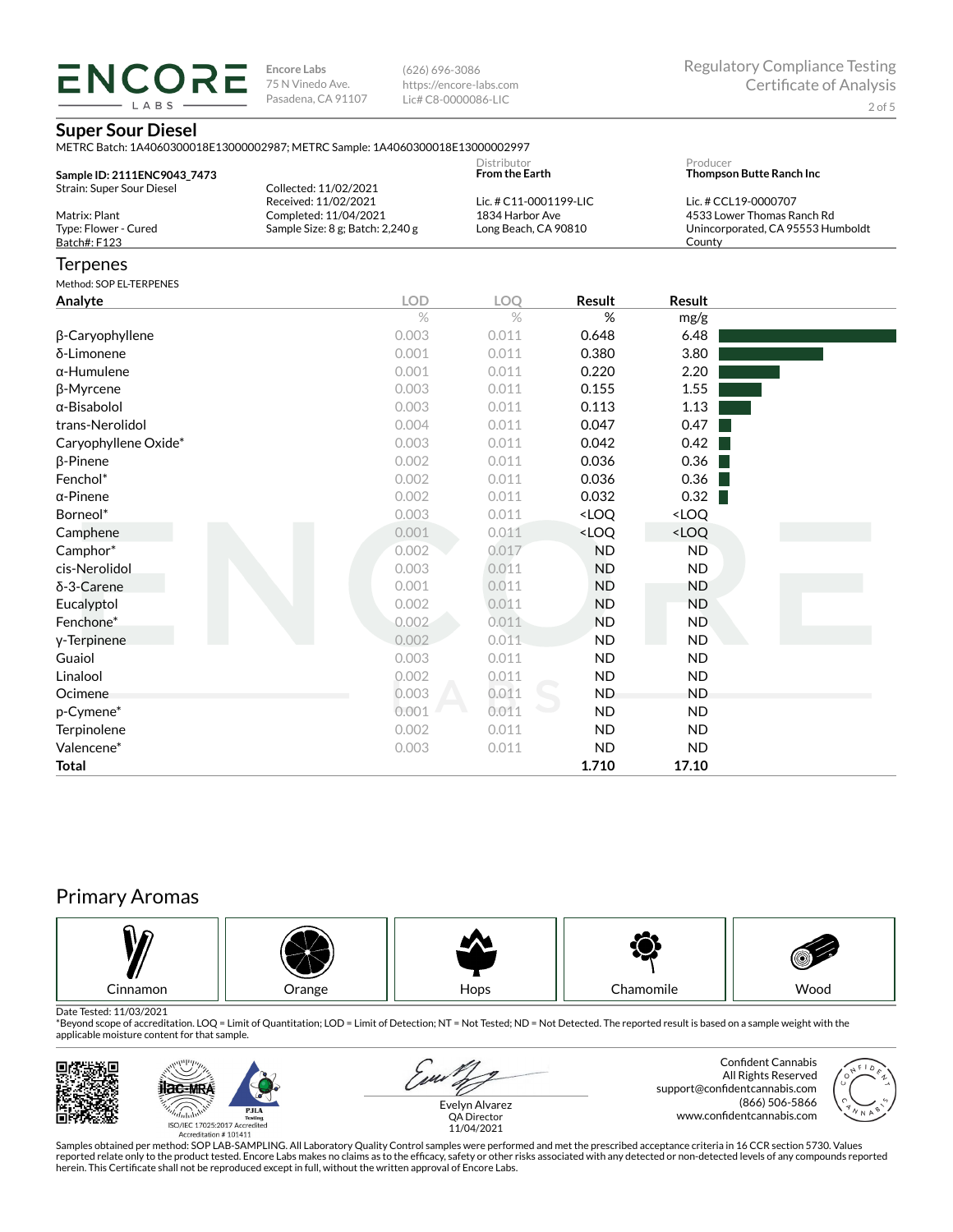(626) 696-3086 https://encore-labs.com Lic# C8-0000086-LIC

### **Super Sour Diesel**

**ENCORE** LABS

METRC Batch: 1A4060300018E13000002987; METRC Sample: 1A4060300018E13000002997

| Sample ID: 2111ENC9043 7473 |                                      | Distributor<br><b>From the Earth</b> | Producer<br><b>Thompson Butte Ranch Inc.</b> |
|-----------------------------|--------------------------------------|--------------------------------------|----------------------------------------------|
| Strain: Super Sour Diesel   | Collected: 11/02/2021                |                                      |                                              |
|                             | Received: 11/02/2021                 | Lic. # C11-0001199-LIC               | Lic. # CCL19-0000707                         |
| Matrix: Plant               | Completed: 11/04/2021                | 1834 Harbor Ave                      | 4533 Lower Thomas Ranch Rd                   |
| Type: Flower - Cured        | Sample Size: $8$ g; Batch: $2,240$ g | Long Beach, CA 90810                 | Unincorporated, CA 95553 Humboldt            |
| Batch#: F123                |                                      |                                      | County                                       |

### Pesticides

Method: SOP EL-PesticidesLCMS  $LC-MS$ 

| Analyte             | <b>LOD</b> | <b>LOO</b> | Limit          | Result    | <b>Status</b> | Analyte                 | <b>LOD</b> | LOO       | Limit          | Result    | <b>Status</b> |
|---------------------|------------|------------|----------------|-----------|---------------|-------------------------|------------|-----------|----------------|-----------|---------------|
|                     | $\mu$ g/g  | $\mu$ g/g  | $\mu$ g/g      | $\mu$ g/g |               |                         | $\mu$ g/g  | $\mu$ g/g | $\mu$ g/g      | $\mu$ g/g |               |
| Abamectin           | 0.005      | 0.02       | 0.1            | <b>ND</b> | Pass          | Fludioxonil             | 0.01       | 0.05      | 0.1            | <b>ND</b> | Pass          |
| Acephate            | 0.002      | 0.01       | 0.1            | <b>ND</b> | Pass          | Hexythiazox             | 0.005      | 0.02      | 0.1            | <b>ND</b> | Pass          |
| Acequinocyl         | 0.01       | 0.02       | 0.1            | <b>ND</b> | Pass          | Imazalil                | 0.05       | 0.1       | 0.05           | <b>ND</b> | Pass          |
| Acetamiprid         | 0.005      | 0.02       | 0.1            | <b>ND</b> | Pass          | Imidacloprid            | 0.005      | 0.02      | 5              | <b>ND</b> | Pass          |
| Aldicarb            | 0.05       | 0.1        | 0.05           | <b>ND</b> | Pass          | Kresoxim Methyl         | 0.005      | 0.02      | 0.1            | <b>ND</b> | Pass          |
| Azoxystrobin        | 0.005      | 0.02       | 0.1            | <b>ND</b> | Pass          | Malathion               | 0.02       | 0.05      | 0.5            | <b>ND</b> | Pass          |
| <b>Bifenazate</b>   | 0.005      | 0.01       | 0.1            | <b>ND</b> | Pass          | Metalaxyl               | 0.002      | 0.005     | $\overline{2}$ | <b>ND</b> | Pass          |
| <b>Bifenthrin</b>   | 0.02       | 0.05       | 3              | <b>ND</b> | Pass          | Methiocarb              | 0.05       | 0.1       | 0.05           | <b>ND</b> | Pass          |
| <b>Boscalid</b>     | 0.02       | 0.05       | 0.1            | <b>ND</b> | Pass          | Methomyl                | 0.01       | 0.02      | 1              | <b>ND</b> | Pass          |
| Captan              | 0.2        | 0.3        | 0.7            | <b>ND</b> | Pass          | Mevinphos               | 0.02       | 0.05      | 0.02           | <b>ND</b> | Pass          |
| Carbaryl            | 0.02       | 0.05       | 0.5            | <b>ND</b> | Pass          | Myclobutanil            | 0.005      | 0.01      | 0.1            | <b>ND</b> | Pass          |
| Carbofuran          | 0.05       | 0.1        | 0.05           | <b>ND</b> | Pass          | Naled                   | 0.01       | 0.02      | 0.1            | <b>ND</b> | Pass          |
| Chlorantraniliprole | 0.002      | 0.01       | 10             | <b>ND</b> | Pass          | Oxamyl                  | 0.005      | 0.01      | 0.5            | <b>ND</b> | Pass          |
| Chlordane           | 0.05       | 0.1        | 0.05           | <b>ND</b> | Pass          | Paclobutrazol           | 0.05       | 0.1       | 0.05           | <b>ND</b> | Pass          |
| Chlorfenapyr        | 0.05       | 0.1        | 0.05           | <b>ND</b> | Pass          | Parathion Methyl        | 0.02       | 0.05      | 0.02           | <b>ND</b> | Pass          |
| Chlorpyrifos        | 0.05       | 0.1        | 0.05           | <b>ND</b> | Pass          | Pentachloronitrobenzene | 0.02       | 0.05      | 0.1            | <b>ND</b> | Pass          |
| Clofentezine        | 0.01       | 0.02       | 0.1            | <b>ND</b> | Pass          | Permethrin              | 0.02       | 0.05      | 0.5            | <b>ND</b> | Pass          |
| Coumaphos           | 0.02       | 0.05       | 0.02           | <b>ND</b> | Pass          | Phosmet                 | 0.01       | 0.02      | 0.1            | <b>ND</b> | Pass          |
| Cyfluthrin          | 0.05       | 0.1        | $\overline{2}$ | <b>ND</b> | Pass          | Piperonyl Butoxide      | 0.02       | 0.05      | 3              | <b>ND</b> | Pass          |
| Cypermethrin        | 0.1        | 0.2        | $\mathbf 1$    | <b>ND</b> | Pass          | Prallethrin             | 0.005      | 0.02      | 0.1            | <b>ND</b> | Pass          |
| Daminozide          | 0.02       | 0.05       | 0.02           | <b>ND</b> | Pass          | Propiconazole           | 0.005      | 0.01      | 0.1            | <b>ND</b> | Pass          |
| Diazinon            | 0.002      | 0.01       | 0.1            | <b>ND</b> | Pass          | Propoxur                | 0.05       | 0.1       | 0.05           | <b>ND</b> | Pass          |
| <b>Dichlorvos</b>   | 0.02       | 0.05       | 0.02           | <b>ND</b> | Pass          | Pyrethrins              | 0.02       | 0.05      | 0.5            | <b>ND</b> | Pass          |
| Dimethoate          | 0.02       | 0.05       | 0.02           | <b>ND</b> | Pass          | Pyridaben               | 0.005      | 0.01      | 0.1            | <b>ND</b> | Pass          |
| Dimethomorph        | 0.005      | 0.02       | $\overline{2}$ | <b>ND</b> | Pass          | Spinetoram              | 0.005      | 0.01      | 0.1            | <b>ND</b> | Pass          |
| Ethoprophos         | 0.05       | 0.1        | 0.05           | <b>ND</b> | Pass          | Spinosad                | 0.005      | 0.01      | 0.1            | <b>ND</b> | Pass          |
| Etofenprox          | 0.05       | 0.1        | 0.05           | <b>ND</b> | Pass          | Spiromesifen            | 0.01       | 0.02      | 0.1            | <b>ND</b> | Pass          |
| Etoxazole           | 0.005      | 0.02       | 0.1            | <b>ND</b> | Pass          | Spirotetramat           | 0.005      | 0.01      | 0.1            | <b>ND</b> | Pass          |
| Fenhexamid          | 0.005      | 0.02       | 0.1            | <b>ND</b> | Pass          | Spiroxamine             | 0.05       | 0.1       | 0.05           | <b>ND</b> | Pass          |
| Fenoxycarb          | 0.05       | 0.1        | 0.05           | <b>ND</b> | Pass          | Tebuconazole            | 0.005      | 0.01      | 0.1            | <b>ND</b> | Pass          |
| Fenpyroximate       | 0.005      | 0.02       | 0.1            | <b>ND</b> | Pass          | Thiacloprid             | 0.02       | 0.05      | 0.02           | <b>ND</b> | Pass          |
| Fipronil            | 0.05       | 0.1        | 0.05           | <b>ND</b> | Pass          | Thiamethoxam            | 0.005      | 0.01      | 5              | <b>ND</b> | Pass          |
| Flonicamid          | 0.01       | 0.02       | 0.1            | <b>ND</b> | Pass          | Trifloxystrobin         | 0.005      | 0.01      | 0.1            | <b>ND</b> | Pass          |

LOQ = Limit of Quantitation; LOD = Limit of Detection; NT = Not Tested; ND = Not Detected.





Evelyn Alvarez QA Director

Confident Cannabis All Rights Reserved support@confidentcannabis.com (866) 506-5866 www.confidentcannabis.com



11/04/2021

Samples obtained per method: SOP LAB-SAMPLING. All Laboratory Quality Control samples were performed and met the prescribed acceptance criteria in 16 CCR section 5730. Values reported relate only to the product tested. Encore Labs makes no claims as to the efficacy, safety or other risks associated with any detected or non-detected levels of any compounds reported<br>herein. This Certificate shall

Pass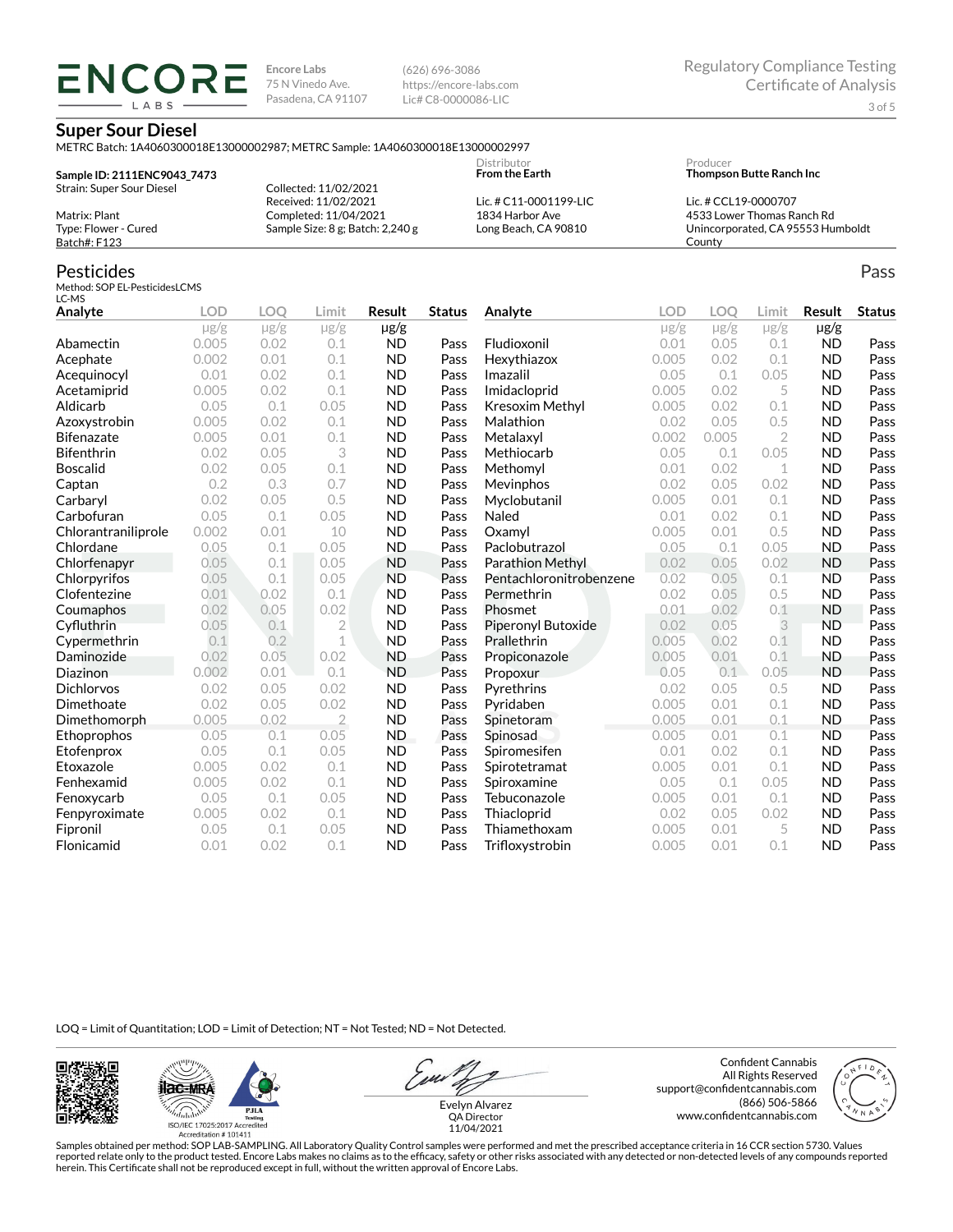(626) 696-3086 https://encore-labs.com Lic# C8-0000086-LIC

## **Super Sour Diesel**

**ENCORE** LABS

|                                                       | METRC Batch: 1A4060300018E13000002987; METRC Sample: 1A4060300018E13000002997 |                                         |            |                                                                           |               |
|-------------------------------------------------------|-------------------------------------------------------------------------------|-----------------------------------------|------------|---------------------------------------------------------------------------|---------------|
| Sample ID: 2111ENC9043 7473                           |                                                                               | Distributor<br><b>From the Earth</b>    |            | Producer<br><b>Thompson Butte Ranch Inc.</b>                              |               |
| Strain: Super Sour Diesel                             | Collected: 11/02/2021<br>Received: 11/02/2021                                 | Lic. # C11-0001199-LIC                  |            | Lic. # CCL19-0000707                                                      |               |
| Matrix: Plant<br>Type: Flower - Cured<br>Batch#: F123 | Completed: 11/04/2021<br>Sample Size: 8 g; Batch: 2,240 g                     | 1834 Harbor Ave<br>Long Beach, CA 90810 |            | 4533 Lower Thomas Ranch Rd<br>Unincorporated, CA 95553 Humboldt<br>County |               |
| <b>Mycotoxins</b>                                     |                                                                               |                                         |            |                                                                           | Pass          |
| Method: SOP EL-PesticidesLCMS<br>LC-MS                |                                                                               |                                         |            |                                                                           |               |
| Analyte                                               | LOD                                                                           | <b>LOO</b>                              | Limit      | Result                                                                    | <b>Status</b> |
|                                                       | µg/kg                                                                         | µg/kg                                   | $\mu$ g/kg | µg/kg                                                                     |               |
| <b>B1</b>                                             |                                                                               | 4                                       |            | <b>ND</b>                                                                 | Tested        |
| <b>B2</b>                                             |                                                                               | 4                                       |            | <b>ND</b>                                                                 | Tested        |
| G1                                                    |                                                                               | 4                                       |            | <b>ND</b>                                                                 | Tested        |
| G <sub>2</sub>                                        |                                                                               | 4                                       |            | <b>ND</b>                                                                 | Tested        |
| Ochratoxin A                                          |                                                                               | 2                                       | 20         | <b>ND</b>                                                                 | Pass          |
| <b>Total Aflatoxins</b>                               |                                                                               |                                         | 20         | ND                                                                        | Pass          |



Date Tested: 11/03/2021 LOQ = Limit of Quantitation; LOD = Limit of Detection; NT = Not Tested; ND = Not Detected.





u Evelyn Alvarez

Confident Cannabis All Rights Reserved support@confidentcannabis.com (866) 506-5866 www.confidentcannabis.com



QA Director 11/04/2021

Samples obtained per method: SOP LAB-SAMPLING. All Laboratory Quality Control samples were performed and met the prescribed acceptance criteria in 16 CCR section 5730. Values reported relate only to the product tested. Encore Labs makes no claims as to the efficacy, safety or other risks associated with any detected or non-detected levels of any compounds reported<br>herein. This Certificate shall